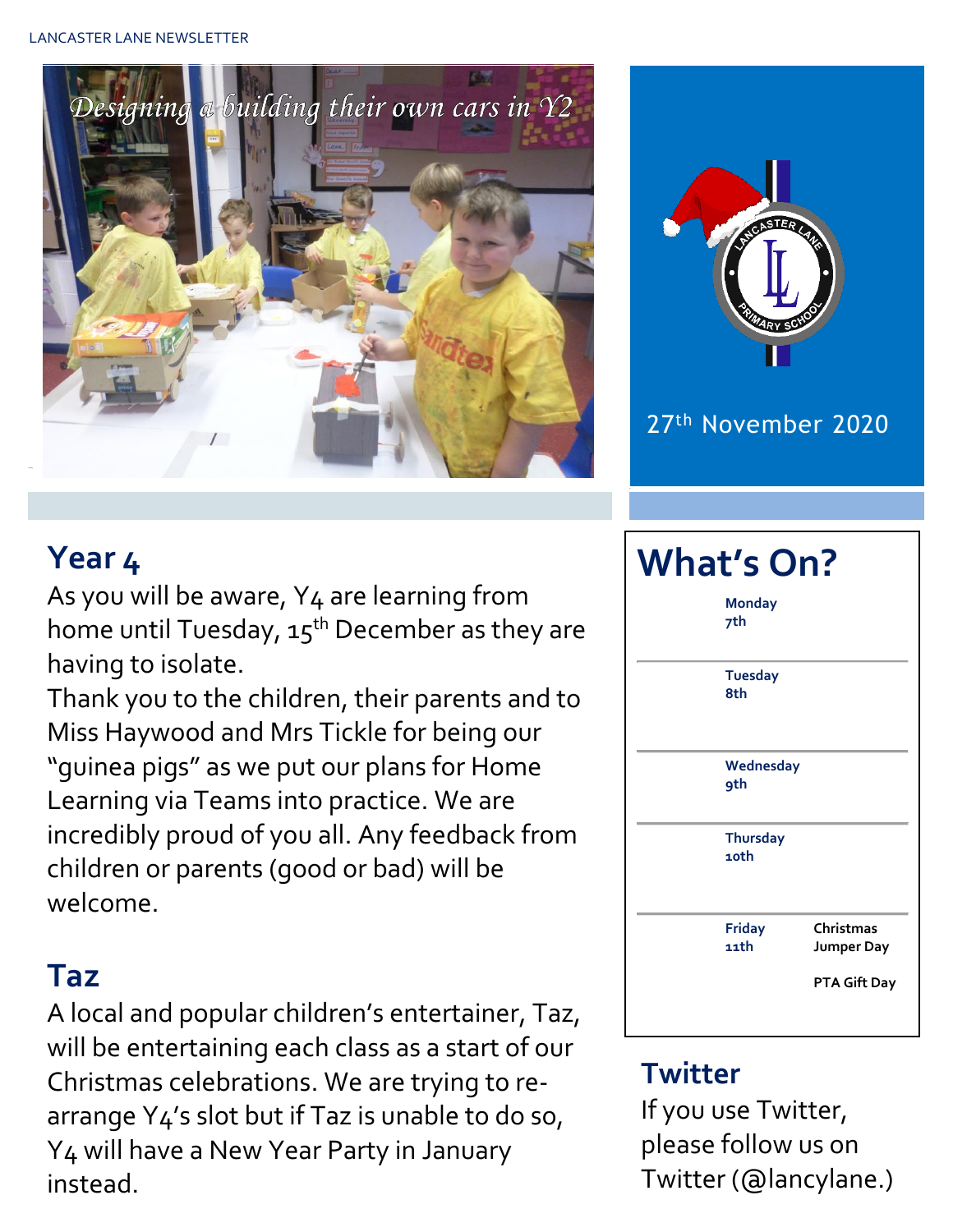## **Covid 19 Risk Assessment**

**Changes To Our Risk Assessment -** No additional changes from the ParentMail sent.

### **Christmas Jumper Day**

For a £1 donation to St Catherine's Hospice, children and adults may come to school in their Christmas jumpers next week. School uniform does not have to be worn. We are happy to help 'Christmas up' any jumpers if your child does not have a Christmas jumper: please let your child's teacher know via Class Dojo. Y4 will have their Christmas Jumper Day in the last week of term (day to be confirmed).

## **Christmas Activities**

The Christmas activities newsletter is attached again for your information.

## **Christmas Cards**

The last day children should bring in Christmas cards for their friends is Tuesday,  $15^{th}$  December. This will allow for the seventy-two hour quarantine period before they are given out.

## **Gift Day**

Blue PTA envelopes will be sent home on Monday. If your child wishes to buy a gift, they will need to bring in £1 in this blue envelope on **Friday**.

## **Christmas Colouring Competition**

The PTA has organised a colouring competition, with some special prizes which is open to all classes. From Monday your child can collect a colouring sheet from their teacher.

The cost of entering will be 20p and all entries should be in by Thursday  $17<sup>th</sup>$  December.